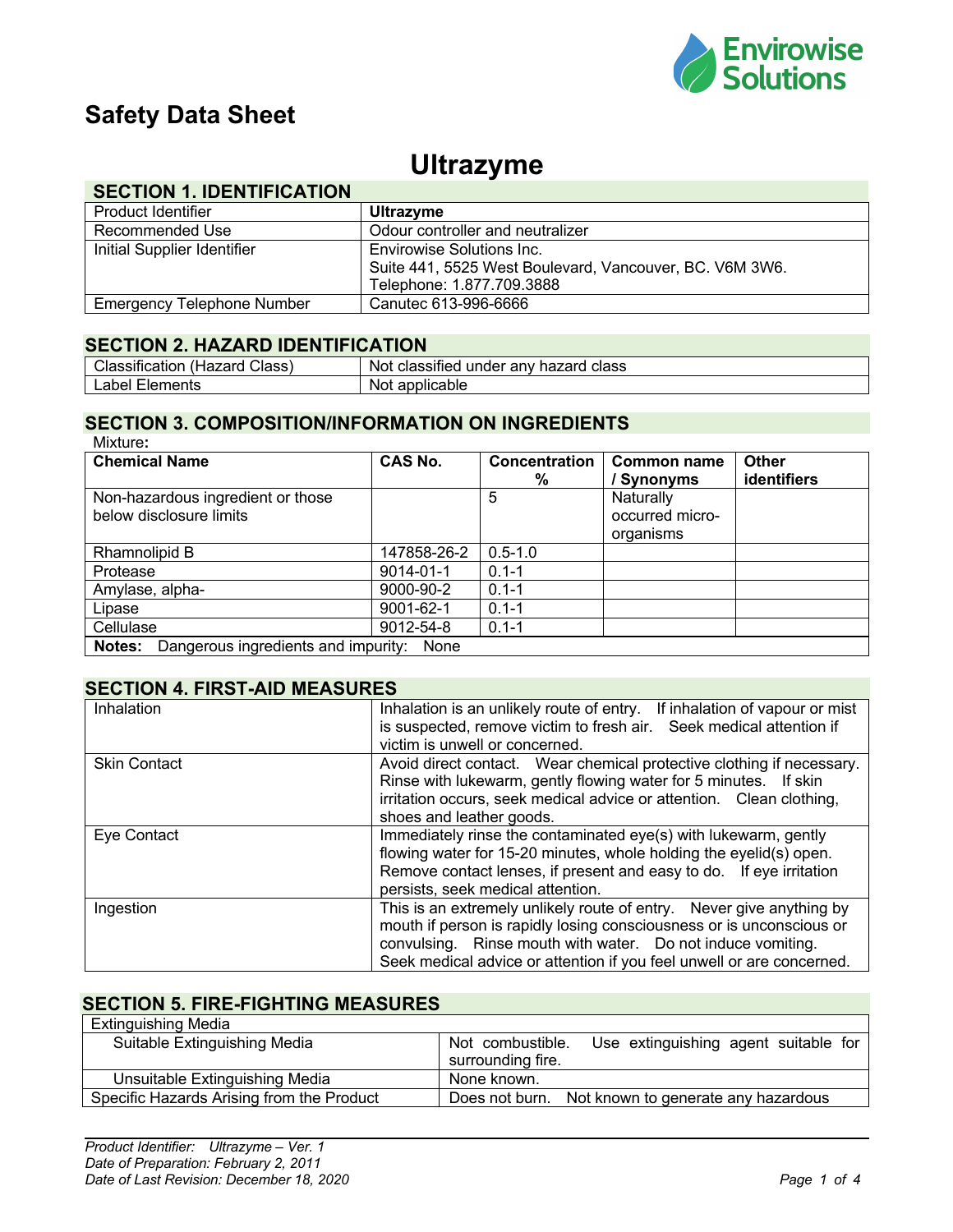

|                                              | decomposition products in a fire.                        |
|----------------------------------------------|----------------------------------------------------------|
| Special Protective Equipment and Precautions | Persons involved in fighting or exposed to the fire must |
| for Fire-Fighters                            | wear breathing equipment and fire proof garments         |
|                                              | providing full-body protection.                          |

#### **SECTION 6. ACCIDENTAL RELEASE MEASURES**

| Personal Precautions, Protective Equipment, and<br><b>Emergency Procedures</b> | Restrict access to area until completion of clean-up.<br>Ensure clean-up is conducted by trained personnel only.<br>Use the personal protective equipment recommended in<br>Section 8 of this safety data sheet.                                                         |
|--------------------------------------------------------------------------------|--------------------------------------------------------------------------------------------------------------------------------------------------------------------------------------------------------------------------------------------------------------------------|
| <b>Environmental Precautions</b>                                               | No special precautions are necessary.                                                                                                                                                                                                                                    |
| Methods and Materials for Containment and<br>Cleaning Up                       | Contain spill or leak.<br>Neutralize the final traces and flush area with water.<br>Solutions should be contained by diking with inert material,<br>such as sand or earth.<br>Large spills or leaks: contact emergency services and<br>manufacturer/supplier for advice. |

#### **SECTION 7. HANDLING AND STORAGE**

| Precautions for Safe Handling      | It is good practice to avoid breathing the product; avoid skin<br>and eye contact and wash hands after handling.                                  |
|------------------------------------|---------------------------------------------------------------------------------------------------------------------------------------------------|
| <b>Conditions for Safe Storage</b> | Store in a cool, dry, well-ventilated area. Keep closed.<br>Comply with all applicable health and safety regulations, fire<br>and building codes. |

### **SECTION 8. EXPOSURE CONTROLS / PERSONAL PROTECTION**

#### **Control Parameters**

|                                       | Threshold Limit Values - ceiling limit: 0.00006 mg/cu. / Subtilisins, as crystalline active enzyme |
|---------------------------------------|----------------------------------------------------------------------------------------------------|
| Appropriate Engineering               | General ventilation is usually adequate. Provide eyewash and safety                                |
| Controls                              | shower if contact or splash hazard exists.                                                         |
| <b>Individual Protection Measures</b> |                                                                                                    |
| Eye/Face Protection                   | Wear chemical safety goggles and face shield when contact is possible.                             |
| <b>Skin Protection</b>                | When handling, wear non-permeable gloves to prevent skin contact.                                  |
| <b>Respiratory Protection</b>         | Wear a NIOSH approved particulate respiratory equipped with an                                     |
|                                       | N95, R95 or P95 filter whenever exposed to dust.                                                   |

## **SECTION 9. PHYSICAL AND CHEMICAL PROPERTIES**

| Appearance                            | <b>Blue</b>                |
|---------------------------------------|----------------------------|
| Odour                                 | <b>Spearmint Fragrance</b> |
| pH                                    | $6.5 - 7.4$ (5% solution). |
| <b>Physical State</b>                 | Liquid                     |
| Initial Boiling Point & Boiling Range | Equivalent to water        |
| <b>Flash Point</b>                    | None to boiling            |
| <b>Evaporation Rate</b>               | Equivalent to water        |
| Flammability (solid, gas)             | Non-flammable              |
| Relative Density (water=1)            | 1.0                        |
| Solubility                            | Soluble in water           |
| <b>Auto-ignition Temperature</b>      | Not applicable             |
| Viscosity                             | Water thin                 |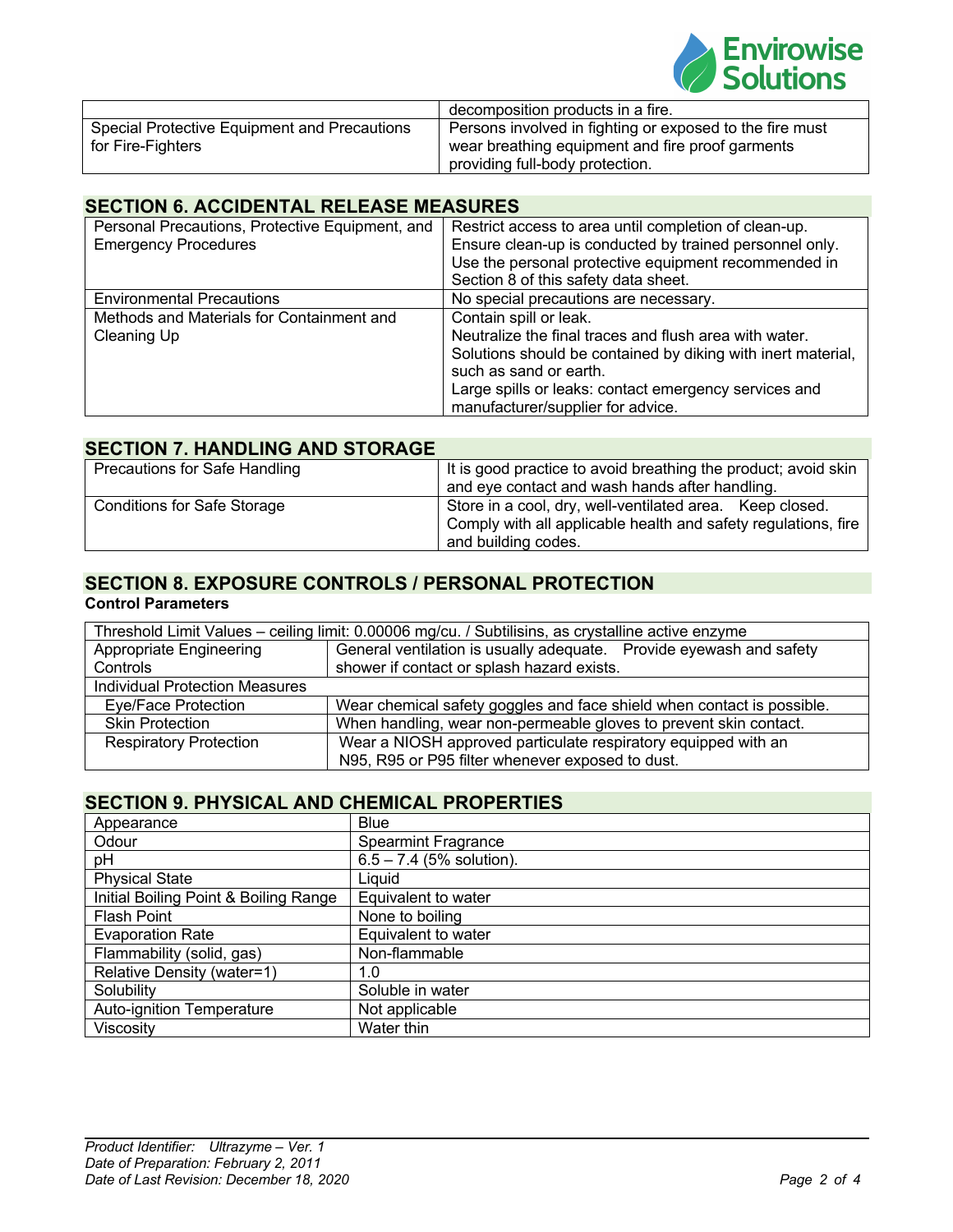

#### **SECTION 10. STABILITY AND REACTIVITY**

| Reactivity                         | Not reactive under normal conditions of use                       |
|------------------------------------|-------------------------------------------------------------------|
| <b>Chemical Stability</b>          | Normally stable                                                   |
| Possibility of Hazardous Reactions | None expected under normal conditions of storage and use          |
| <b>Conditions to Avoid</b>         | Incompatible materials. Avoid contact with strong acids or alkali |
|                                    | compounds high temperature and humidity.                          |
| Incompatible Materials             | Strong acids (e.g. hydrochloric acid), alkali compounds           |
| <b>Hazardous Decomposition</b>     | None known.                                                       |
| Products                           |                                                                   |

#### **SECTION 11. TOXICOLOGICAL INFORMATION**

#### **Likely Routes of Exposure**

|--|

**x** Skin contact **x** Eye contact **x** Ingestion

| <b>Acute Toxicity</b>                                      |                                                                                                                                                                                                                                                                  |
|------------------------------------------------------------|------------------------------------------------------------------------------------------------------------------------------------------------------------------------------------------------------------------------------------------------------------------|
| LD50 (Protease)                                            | 3700 mg/kg oral, rat                                                                                                                                                                                                                                             |
| LD50 (Amylase)                                             | >7500 mg/kg oral, rat                                                                                                                                                                                                                                            |
| LD50 (Amylase)                                             | >15 gm/kg oral, mouse                                                                                                                                                                                                                                            |
| LD50 (Lipase)                                              | >10400 mg/kg oral, rat                                                                                                                                                                                                                                           |
| LD50 (Lipase)                                              | 634 mg/kg Intraperitoneal, rat                                                                                                                                                                                                                                   |
| Skin Corrosion/Irritation                                  | May cause mild skin irritation.                                                                                                                                                                                                                                  |
| Serious Eye Damage/Irritation                              | May cause eye irritation                                                                                                                                                                                                                                         |
| STOT (Specific Target Organ<br>Toxicity) - Single Exposure | Inhalation: Aerosol or mist may cause irritation of the nose, throat and<br>upper respiratory tract.<br>Skin Absorption: This product may be mildly irritating to the skin.<br>Ingestion: Ingestion of large amounts will cause gastro-intestinal<br>discomfort. |
| STOT (Specific Target Organ                                |                                                                                                                                                                                                                                                                  |
| Toxicity) - Repeated Exposure                              |                                                                                                                                                                                                                                                                  |

#### **SECTION 12. ECOLOGICAL INFORMATION**

#### **Not hazardous to the environment.**

| Ecotoxicity                      |                                                                                        |
|----------------------------------|----------------------------------------------------------------------------------------|
| Protease                         | (CAS nº 9014-01-1): LD50 rainbow trout = 15000 mg/L; EC50 water flea<br>$= 23.78$ mg/L |
| Amylase                          | (CAS nº 9000-90-2): EC50 water flea = 10000 mg/L                                       |
| Lipase                           | (CAS nº 9001-62-1): EC50 water flea = 1500 mg/L                                        |
| Cellulase                        | (CAS nº 9012-54-8): EC50 water flea = 793,28 mg/L                                      |
| Persistence and Degradability    | Biodegradable.                                                                         |
| <b>Bioaccumulative Potential</b> | This product and its degradation products are not expected to                          |
|                                  | bioaccumulate.                                                                         |

#### **SECTION 13. DISPOSAL CONSIDERATIONS**

| <b>Disposal Methods</b> | May be disposed in accordance with the local, provincial and federal |
|-------------------------|----------------------------------------------------------------------|
|                         | authority regulations.                                               |

#### **SECTION 14. TRANSPORT INFORMATION**

| This section is not required by WHMIS 2015. Not regulated under Canadian TDG Regulations. Not |                |  |  |  |
|-----------------------------------------------------------------------------------------------|----------------|--|--|--|
| regulated under USDOT Regulations. Not regulated under IATA Regulations.                      |                |  |  |  |
| Environmental Hazards                                                                         | Not applicable |  |  |  |
| <b>Special Precautions</b>                                                                    | Not applicable |  |  |  |